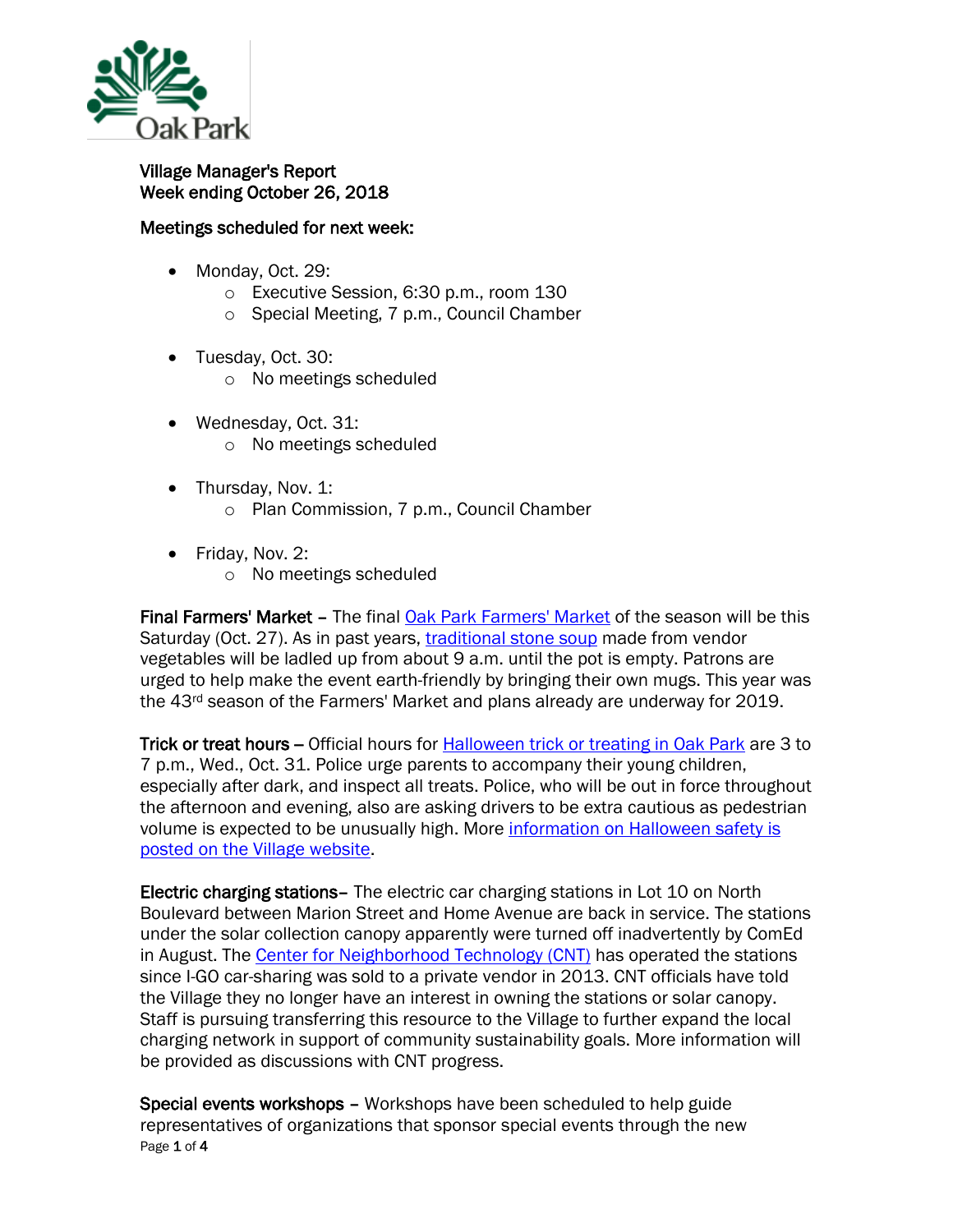automated permit application process set to launch in 2019. Workshop sessions are scheduled for 9 to 11 a.m. and 6 to 8 p.m., Thurs., Nov. 8 at Village Hall. Participants will learn about changes to the application, review required information and get help budgeting for Village services related to an event. An online workshop registration [process](https://doodle.com/poll/ur9y8xuzk9dsywkc) has been set up to allow participants to pick a time slot that best meets their schedules. Inquiries also may be sent to a new dedicated email address, [specialevents@oak-park.us.](mailto:specialevents@oak-park.us)

Garage repairs update – Structural repair work, including concrete repairs to floors and stairs, painting of railings and resealing, will move next week to the east tower of the Holley Court Garage. The entire tower, including the stairwell, will be closed until Nov. 9, at which point the stairwell will be reopened. The west tower, which has been closed for similar repairs, will reopen prior to the east tower construction. Signs noting the new closures and directing parkers to the other available stairwells and elevators will be posted early next week. The contractor has been asked to maintain bridge access on the third and fourth floors into the Shaker Building for as long as it is safe to do so. However, work also is needed on the bridges and the elevator areas on these floors, so they will need to be closed temporarily at times. Immediately following the structural work, replacement of the east elevator's hydraulic lift cylinder will commence, with the expectation the elevator, which has been out of service since September, can be operational by the end of November.

Early voting - A steady stream of voters took advantage of early voting at Village this week after the polls opened Monday (Oct. 22). Early voting will continue until 5 p.m., Nov. 5. Grace-period registration also is offered during early voting hours for those individuals who missed the registration deadline. Village Hall voting hours, which vary depending on the day, are [posted online.](https://www.oak-park.us/news/early-voting-starts-oct-22-village-hall) More information on the Nov. 6 General Election, including polling sites by address, is available on the Cook County Clerk's website [www.cookcountyclerk.com/elections.](http://www.cookcountyclerk.com/elections)

Zoning amendment application – The Plan Commission will hear an application for an amendment to the Zoning Ordinance from the business owners of the Halverson Group at 7 p.m. on Thurs., Nov. 1 for the property located at 193 N. Marion St. The Zoning Ordinance text amendment application and special use application seeks to add and approve a use for "*Work Lounge - A shared office-concept use including a first floor facility for the presentation of live performance (such as music, theatrical plays, stand-up comedy, magic, open-mic nights, spoken word), as well as events and group activities (such as salon-style discussions with authors, scholars and community members, trivia nights, pool and dart leagues, murder-mystery events, sporting event viewing, birthday parties, holiday parties, anniversary parties, corporate off-site meetings and book clubs). A Work Lounge venue does not include any adult entertainment or gambling,*" within the Downtown districts. They are also requesting a special use permit to allow this use on the first floor of 193 N. Marion Street in the DT-1 Downtown Central Sub-District. The applicant is also working with staff to create a liquor license category for this use.

Page 2 of 4 Bridge work - Improvements to the expressway overpass on Oak Park Avenue between Garfield and Harrison streets began this week on the west sidewalk, which had to be closed to pedestrians. Once work is completed on the west side of the bridge, activity will shift to the east side, requiring that sidewalk to be closed. The work is expected to be complete by mid-December.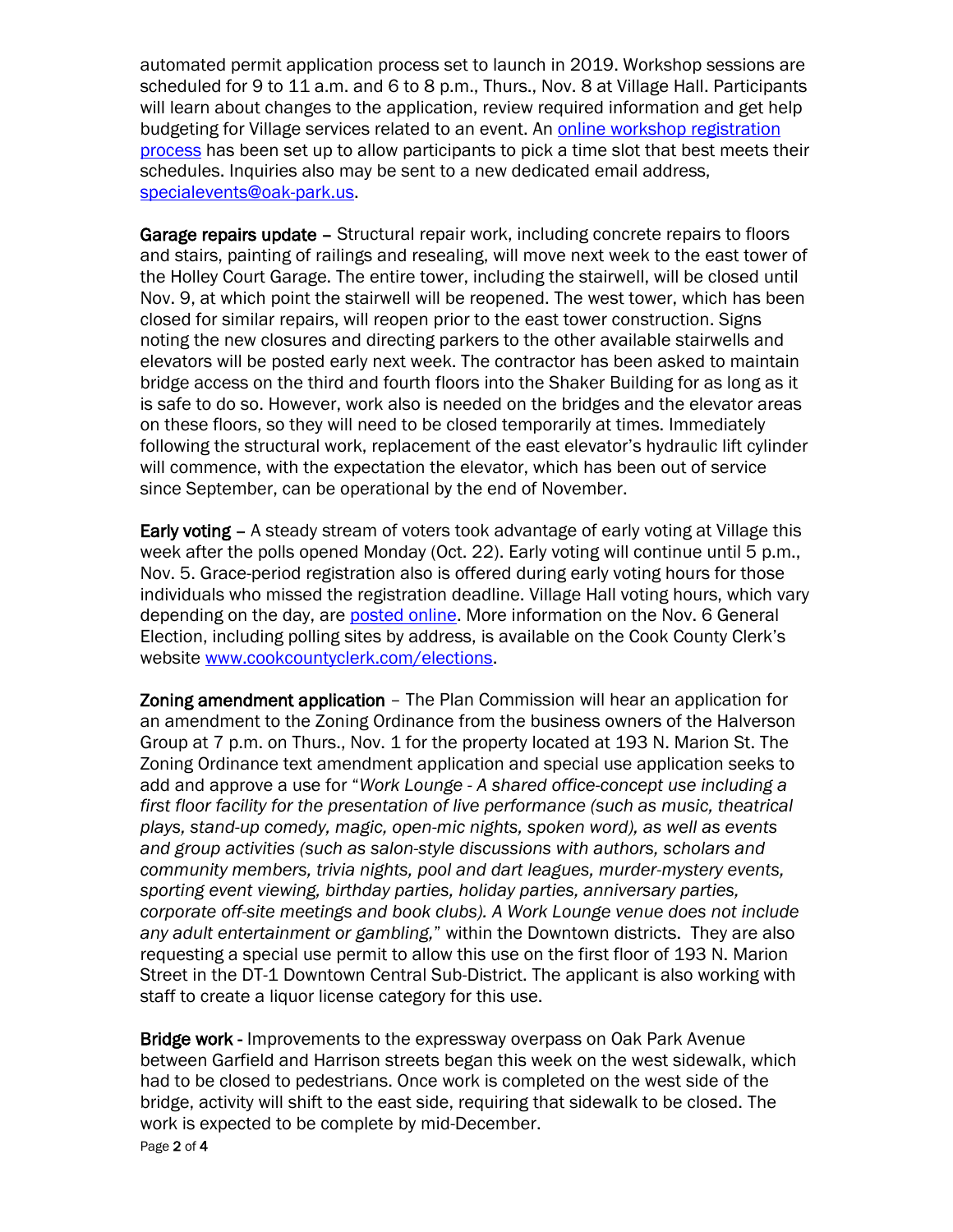Madison Street demolition – Pre-demolition activities for the former Car-X building at 700 Madison St. should begin next week with utility disconnections and asbestos abatement. Actual demolition of the building is still a few weeks away. The property will be fenced securely and adjacent sidewalks closed to pedestrians on both Euclid Avenue and Madison Street. An alternate pedestrian path will be available in the adjacent parking lane on Madison Street, protected from traffic by a barricade.

Redevelopment project news – Crews working on the streetscape by the [Eleven](https://oakparkeconomicdevelopmentcorporation.org/portfolio/lincoln-property-co-development/)  [33](https://oakparkeconomicdevelopmentcorporation.org/portfolio/lincoln-property-co-development/) development project this week poured concrete for the sidewalk at the southeast corner of Harlem Avenue and South Boulevard. Concrete also was poured for the base of the bluestone sidewalk planned for the south side of South Boulevard between Marion Street and Harlem Avenue along the frontage of the development. Concrete also was poured for the alley east of the development, which will be partially reopened next week. South Boulevard between Marion Street and Harlem Avenue is expected to remain closed to vehicles into next month, with intermittent lane closures on Harlem Avenue. In other development news, work continued along Lake Street at the **[District House development](https://oakparkeconomicdevelopmentcorporation.org/portfolio/district-house/)** at Euclid Avenue as crews work toward opening the east-west sidewalk by mid-November.

Construction updates – North and South boulevards were set to reopen to traffic by the end of this week, as the project comes to an end. All paving projects have been completed for the season at various locations in the Village. Replacement of leaking and malfunctioning water main valves began this week, which is an annual activity. Underground work is scheduled to begin next week for the sewer relief project on Berkshire Street between Grove and Linden avenues. The project also includes replacing curb and resurfacing the street.

Public Works Activities – In addition to pushing leaves for the [annual collection](https://www.oak-park.us/news/fall-leaf-collection-gets-underway)  [program,](https://www.oak-park.us/news/fall-leaf-collection-gets-underway) Streets Division crews installed a new bike rack at Cuyler Avenue and Roosevelt Road, painted curbs indicating no parking at various locations and restored five parkways and four streets where water line repairs had been made. Street Lighting Division crews reinstalled two light poles that had been knocked down in the Westgate cul-de-sac and worked with contractors on new street lights by the District House project on Lake Street and Euclid Avenue. Crews also completed electrical connections for the Arts District gateway sign on Lombard Avenue near Harrison Street. Water & Sewer Division crews repaired a sewer connection at 1012 N. Harvey Ave. and upgraded water services at 1004 Wisconsin Ave. and 1021 Superior St. as part of the lead abatement program.

Page 3 of 4 Employee news – Streets Division Supervisor Tom Fulton has successfully completed a three-year training program through the **Illinois Public Service Institute (IPSI)** for public service professionals. Participants attend three-week courses each fall and spring in Effingham, Ill., where courses focus on service excellence, supervisory skills and leadership development. In other employee news, Communications & Social Media Coordinator Erik Jacobsen attended public information officer awareness training this week at the [DuPage County Office of Homeland Security & Emergency](https://www.dupageco.org/oem/)  [Management](https://www.dupageco.org/oem/) in Wheaton. The full-day course provided an in-depth look at the role and functions of a professional public information officer when emergency situations arise. More than two dozen communications professionals from throughout the Chicago area attended the class, which was designed for officials who may be